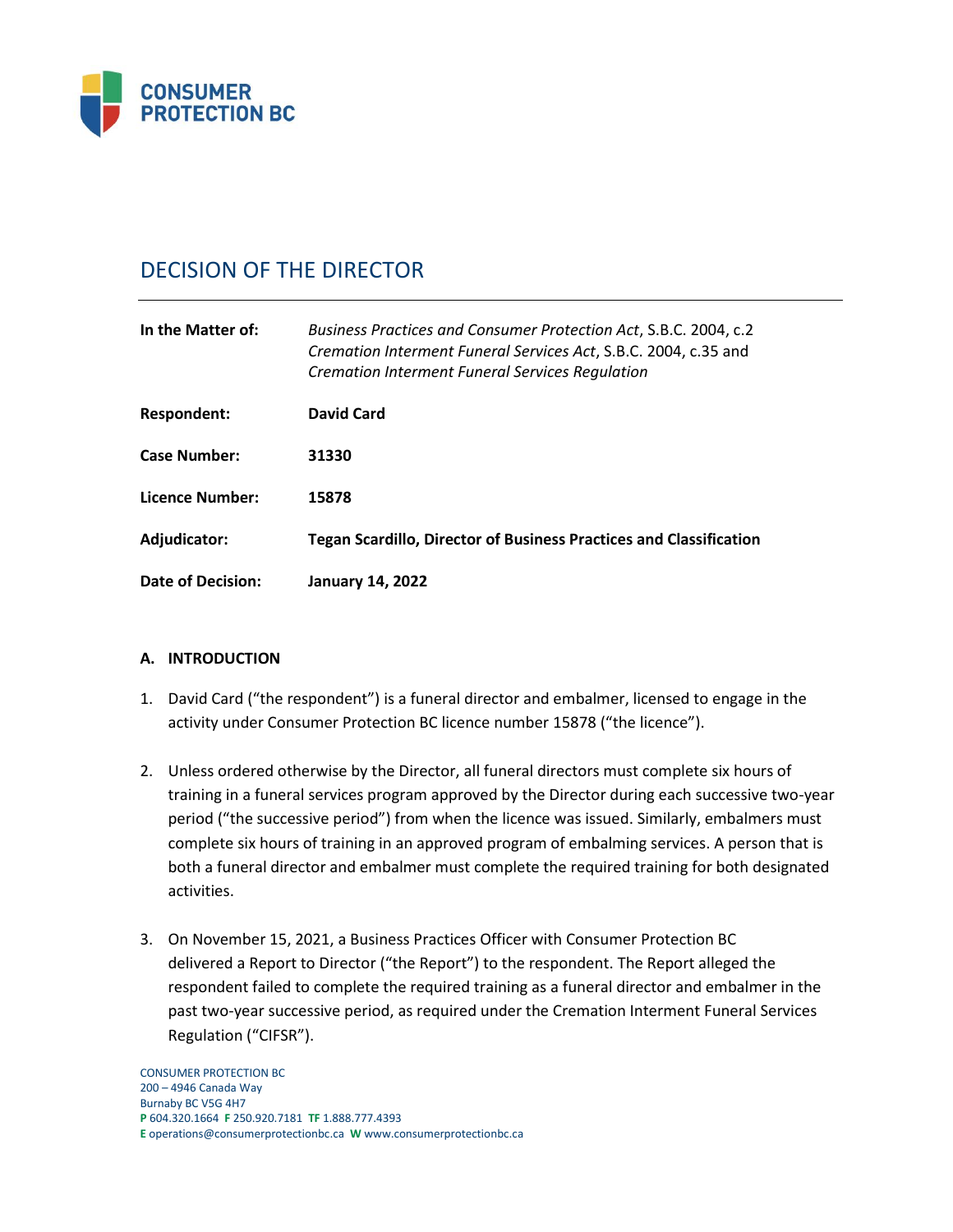David Card– January 2022 Determination Page 2 of 10

4. I have been delegated the authority of the Director to decide if a contravention to the legislation has taken place and what consequences, if any, should flow from a confirmed contravention.

#### **B. OPPORTUNITY TO BE HEARD**

- 5. Prior to an action being taken under the *Business Practices and Consumer Protection Act* ("BPCPA") and the *Cremation Interment and Funeral Services Act* ("CIFSA"), the person subject to the action must be provided with an opportunity to be heard.
- 6. An opportunity to be heard notice ("the notice") was emailed to the respondent on November 15, 2021. It provided the respondent with the opportunity to submit a written reply to the Report by November 29, 2021. The notice indicated after the opportunity to respond was completed, a decision maker for Consumer Protection BC would determine whether the alleged violation(s) occurred. Possible licensing and enforcement consequences for a confirmed contravention were described in the notice.
- 7. The respondent did not provide a written response to the report but did submit proof of completion of 5 credits in a program of embalming services and 3 credits in a program of funeral services.
- 8. I conclude the requirement for providing an opportunity to be heard has been completed.

#### **C. ALLEGED CONTRAVENTION(S)**

- 9. The Report advances the following allegation(s):
	- 1. The respondent contravened CIFSR section 38(1)(a) by failing to complete the minimum required six hours of training in a program of funeral services approved by the Director during the past two-year successive period commencing on the date the respondent was first issued a funeral director licence.
	- 2. The respondent contravened CIFSR section 38(1)(b) by failing to complete the minimum required six hours of training in a program of embalming services approved by the Director during the past two-year successive period commencing on the date the respondent was first issued an embalmer licence.

#### **D. LEGISLATION**

10. The legislation relevant to the alleged contravention is contained in the CIFSR: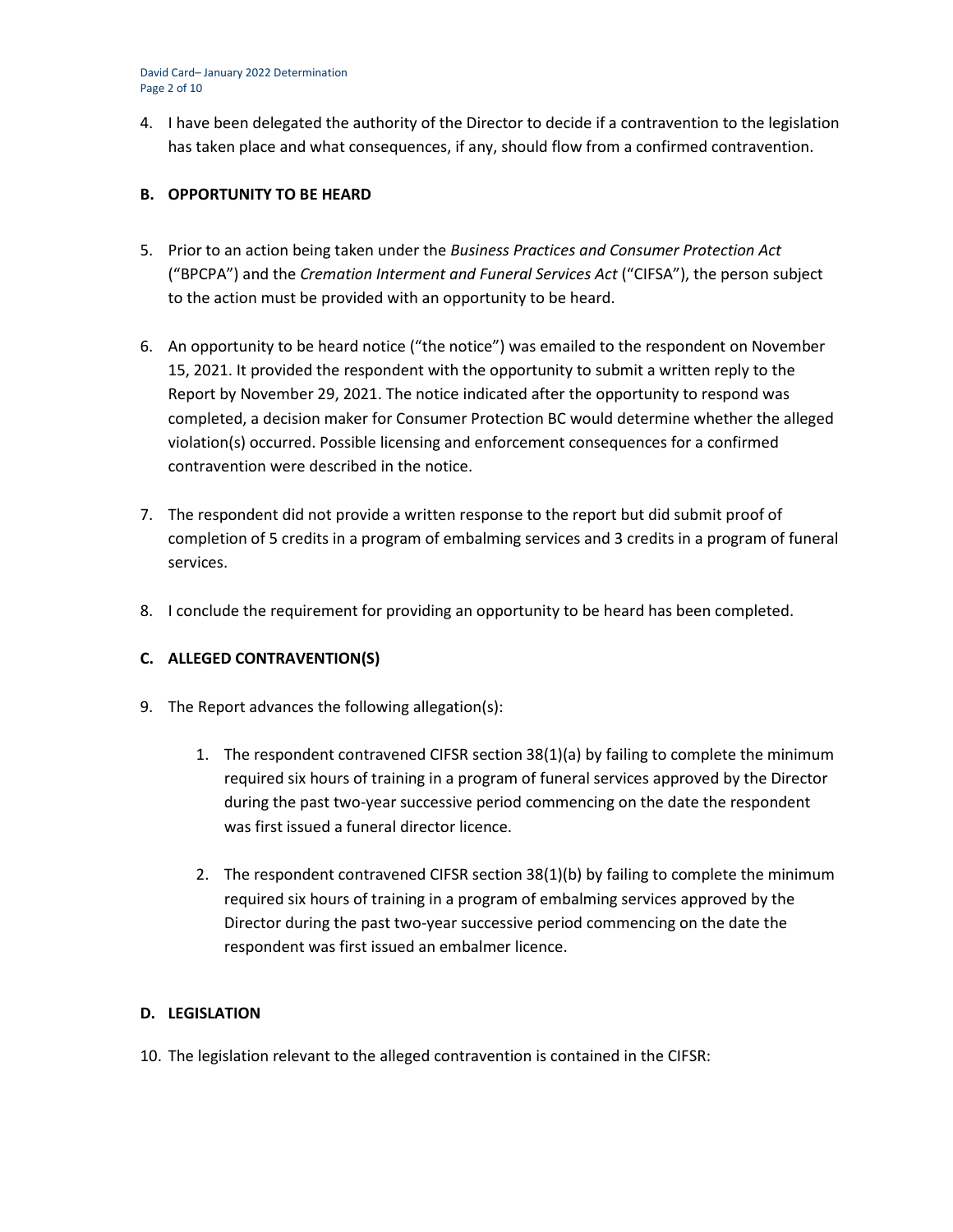#### *Continuing education*

*38 (1)A person licensed as a funeral director, embalmer or both must complete a minimum of (a) 6 hours of training in a program of funeral services that is approved by the director, if licensed as a funeral director, (b) 6 hours of training in a program of embalming that is approved by the director, if licensed as an embalmer,*

*during each successive two-year period where the first two-year period commences on the date the person first received their licence to act as a funeral director or an embalmer or both in the Province.*

*(2) Despite subsection (1), the director may at any time require a funeral director or embalmer to take additional training in a program of funeral services education or embalming.*

#### **E. EVIDENCE**

- 11. I have reviewed the Report in its entirety. I limit my comments to only the parts of the evidence necessary to give context to my decision.
- 12. The respondent was first issued the licence on September 15, 1999, to act and hold themselves out as a funeral director and embalmer.
- 13. The most recent successive two-year period from when the respondent was first issued the licence commenced September 15, 2019 to September 15, 2021.
- 14. On July 20, 2020, Consumer Protection BC emailed all licensed funeral directors and embalmers providing information about changes being made to share the status of individual continuing education training requirements. The communication provided a reminder that it is the responsibility of the funeral director and embalmer to ensure course completion documentation is submitted to Consumer Protection to receive credit for completion. It was also noted in the communication that funeral directors and embalmers would receive a status report every six months as a reminder of credits completed and how many credits remained due.
- 15. On July 21, 2020, the respondent was sent an email from Consumer Protection BC that showed the respondent had not completed any credits for embalming services or funeral services in the current two-year successive period. The communication noted the required education credits were due on "9/15/2021".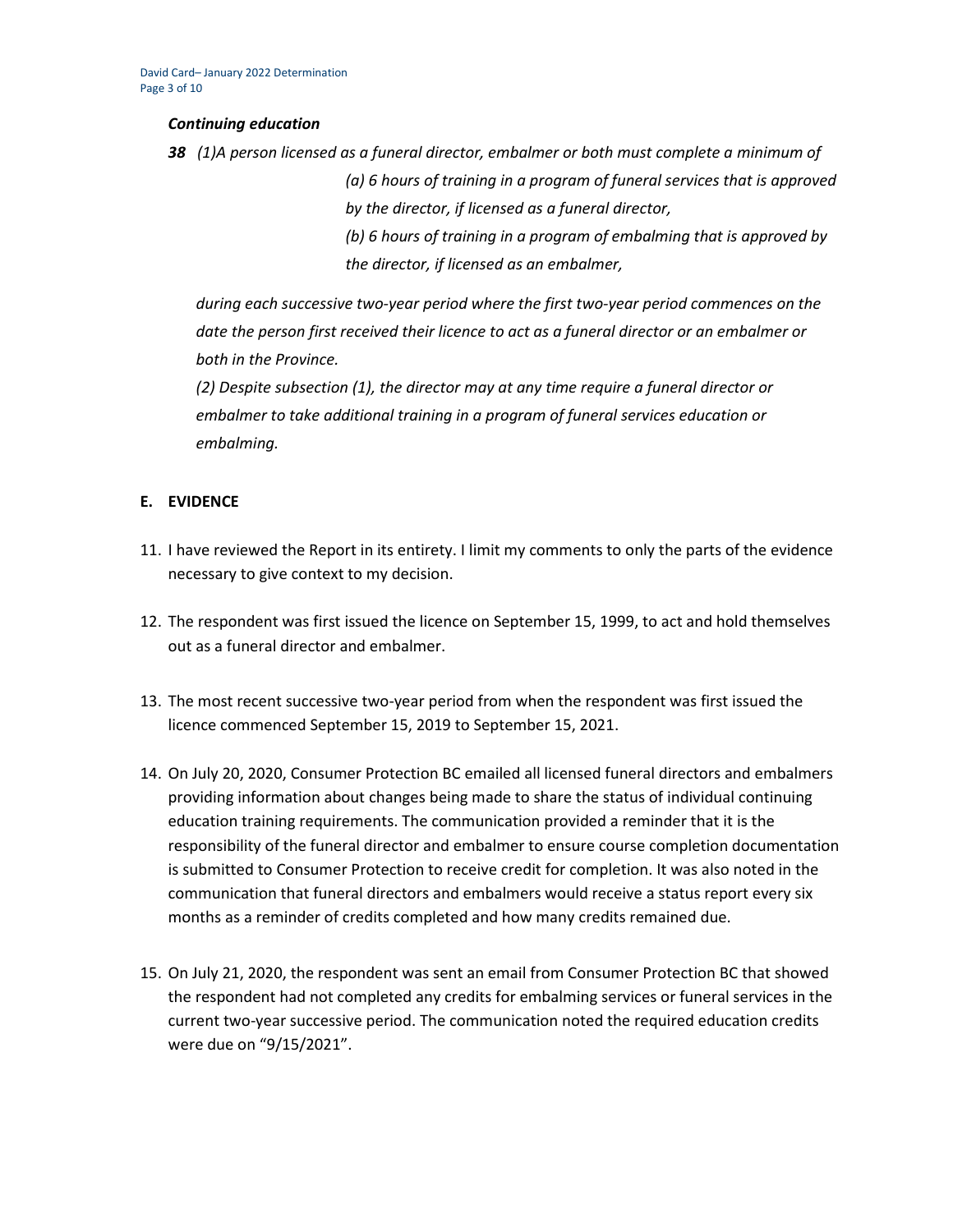- 16. On August 5, 2021, the respondent was sent an email from Consumer Protection BC which stated the responded had not completed the minimum required 6 hours in a program of funeral services or the minimum required 6 hours in a program of embalming services.
- 17. Before the end of the two-year successive period (September 15, 2019 to September 15, 2021), Consumer Protection BC did not receive any records showing the respondent had completed any of the required credits in funeral services or embalming services.
- 18. The Report to Director was emailed to the respondent on November 15, 2021.
- 19. The respondent submitted proof of completion of 5 credits in a program of embalming services and 3 credit in a program of funeral services. These credits were completed on November 10<sup>th</sup>, 12<sup>th</sup>, 22<sup>nd</sup> and 23<sup>rd</sup> of 2021.

### **F. ANALYSIS**

- 20. Without a written response to the allegations, I am left with the evidence as provided in the report and the course completion certificates provided in November of 2021.
- 21. The evidence clearly establishes in the last two-year successive period of September 15, 2019 to September 15, 2021, the respondent was required to complete a minimum of six hours in an approved program of funeral services and a minimum of six hours in an approved program of embalming services. The responded did not complete the required training before the end of the last two-year successive period; therefore, I find the respondent contravened CIFSR section 38(1)(a) and 38(1)(b).

## **G. DUE DIGILENCE**

22. The respondent is entitled to the complete defence of due diligence against the allegation if they show that all reasonable steps were taken to *prevent* the contravention from happening. The onus is on the respondent to establish this defence. I was not presented with any evidence to show due diligence by the respondent.

#### **H. CONCLUSION**

23. I conclude the respondent contravened CIFSR section 38(1)(a) and 38(1)(b) by failing to complete the minimum required six hours of training in a program of funeral services and embalming services approved by the Director during the past two-year successive period (September 15, 2019, to September 15, 2021) from when the licence was first issued.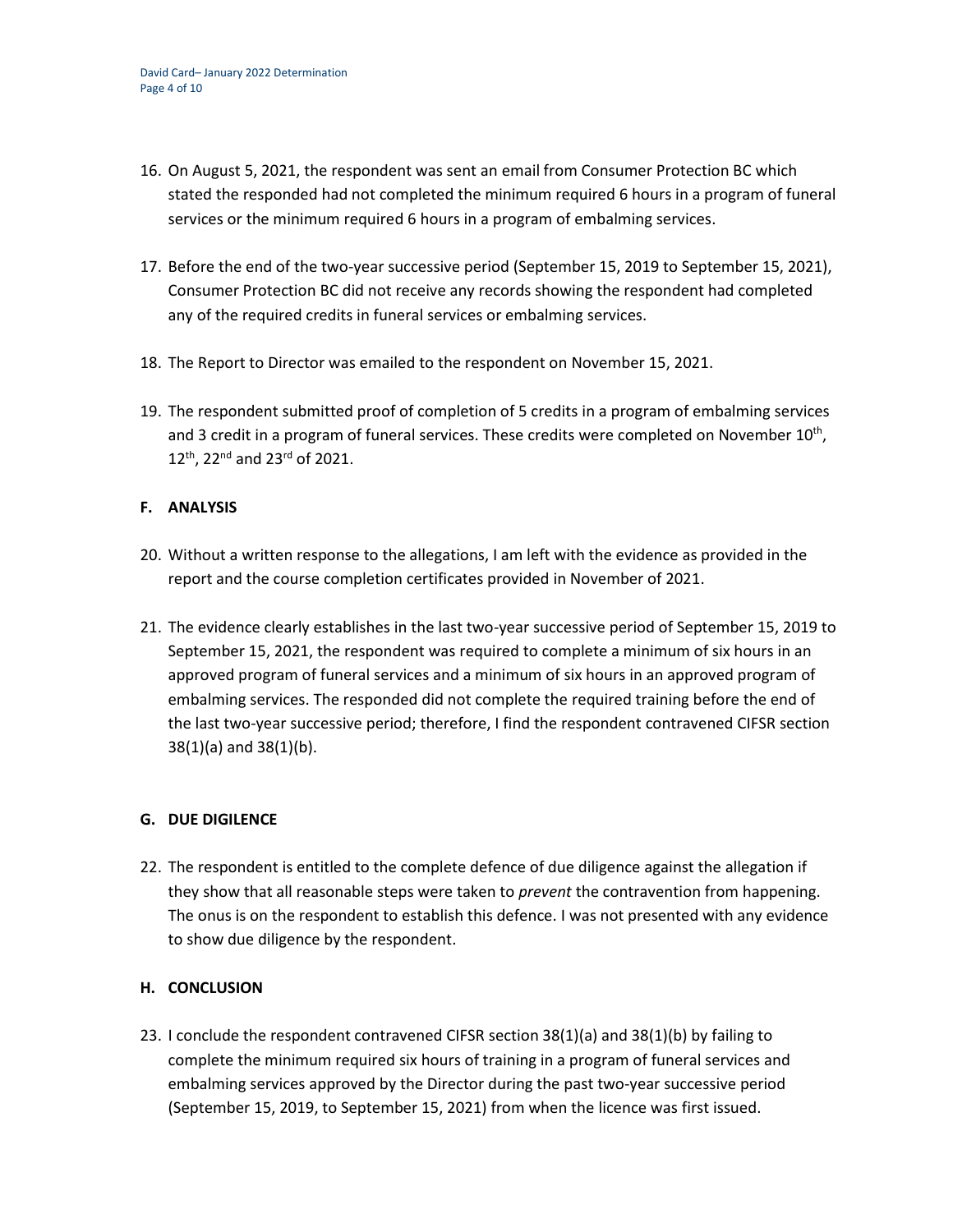#### **I. LICENSING AND ENFORCEMENT ACTION**

- 24. As the Director determining that a contravention has occurred, I may take one or more of the following actions:
	- suspend, cancel a license and/or impose conditions on a license (BPCPA section 146 and CIFSA section 55(3);
	- accept an undertaking on terms I consider appropriate (BPCPA section 154 and CIFSA section 56(2)(b);
	- issue a compliance order to take specified further corrective action, and to repay Consumer Protection BC costs of this inspection and any associated legal costs (BPCPA section  $155(4)(c)(d)$  and CIFSA section 56(2)(c);
	- impose an administrative penalty of up to \$5,000 on an individual (BPCPA section 164-165 BPCPA and CIFSA section 58)

#### **Compliance Order**

- 25. Education requirements are in place to ensure funeral directors and embalmers stay up to date and expand in their level of skill and knowledge to perform the functions of the profession. I am not comfortable in allowing the respondent to maintain the licence without acquiring the full training that should have been obtained during the last two-year successive period. Therefore, I exercise my authority under BPCPA section  $155(4)(c)$  and CIFSA  $56(2)(c)$  to order that the respondent complete the education requirements in a program of funeral services and in a program of embalming services to satisfy the minimum requirements the 2019 - 2021 period. The respondent must also provide proof of course completion to Consumer Protection BC. The 5 credits in embalming services and 3 credits in funeral services acquired in November 2021 will be applied to the 2019 – 2021 period to partially satisfy the requirements for that period. For clarity, the respondent must still complete a minimum of 6 hours of approved training in a program of funeral services and a minimum of 6 hours of approved training in a program of embalming services during the current successive period of 2021 - 2023. The precise terms are described in the Compliance Order attached to this decision.
- 26. I also exercise my authority under BPCPA section 155(4)(d) and CIFSA section 56(2)(c) to require the respondent reimburse Consumer Protection BC *partial* inspection costs associated with preparing the Report in the amount of \$150.00. Details of payment are described in the attached Compliance Order.

#### **Administrative Penalty**

27. As per CIFSA section 58(1), an administrative monetary penalty ("AMP") may be imposed where a person contravenes a prescribed provision of the CIFSR. A contravention to CIFSA section 38(1)(a) and/or 38(1)(b) is prescribed by the Administrative Penalties Regulation and may, therefore, attract an AMP.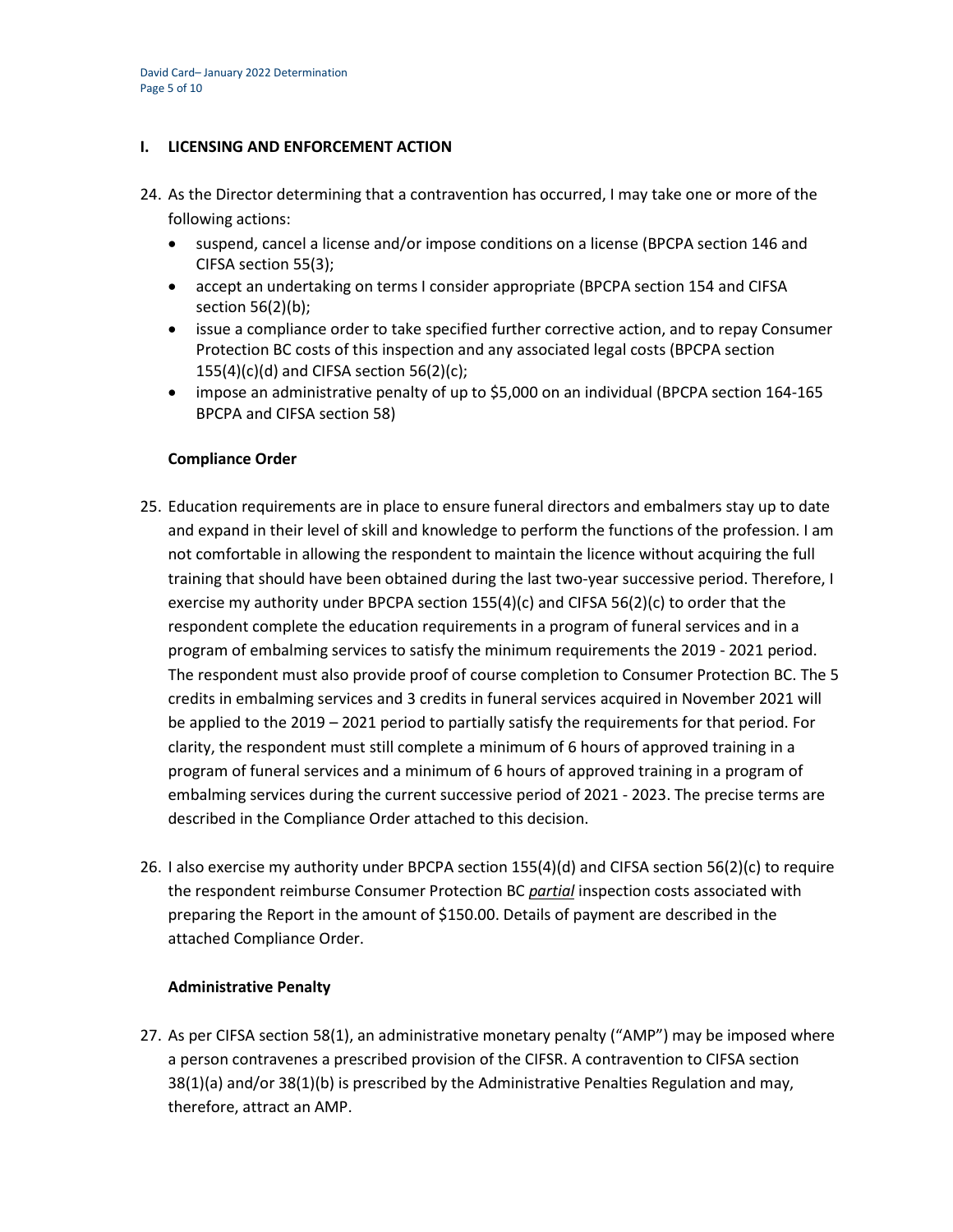- 28. Although open to me to impose an administrative penalty for each contravention, I have decided to only impose an AMP for the contravention to section 38(1)(a) for failing to complete the minimum required six hours of training in a program of funeral services approved by the Director.
- 29. BPCPA section 164(2) and CIFSA section 58(3) set out the following factors that must be considered before imposing an AMP:
	- (a) previous enforcement actions for contraventions of a similar nature by the respondent
	- (b) the gravity and magnitude of the contravention
	- (c) the extent of the harm to others resulting from the contravention
	- (d) whether the contravention was repeated or continuous
	- (e) whether the contravention was deliberate
	- (f) any economic benefit derived by the person from the contravention
	- (g) the person's efforts to correct the contravention
- 30. For the contravention at issue, I consider all these factors to decide whether an AMP should be imposed. If imposing an AMP, to determine the *amount* that should be imposed, I consider the BPCPA section 164(2) and CIFSA section 58(3) factors together with the Consumer Protection BC policy, "Calculation of Administrative Monetary Penalties Policy and Procedures" (the "Policy"). The Policy model and rationale are discussed below.
- 31. The Policy, normally applied by Consumer Protection BC, sets out how the AMP amount is calculated, starting with a base penalty amount. The Policy helps to ensure calculations of AMP amounts are consistent, transparent, flexible, and proportionate to the contraventions at issue, and that suppliers subject to AMPs know how Consumer Protection BC interprets the BPCPA and CIFSA and analyses the criteria determining AMP amounts. Consumer Protection BC has developed the Policy from its experience and expertise in providing consumer protection services, and from its mandate to administer the BPCPA and CIFSA in the public interest.
- 32. According to the Policy, contraventions for which AMPs are imposed are first categorized into Type A, Type B, or Type C, as set out in the Appendix. Consumer Protection BC makes these assignments based on its purposes and experience in delivering consumer protection services in the public interest, and the consideration of two factors: (1) the inherent severity of harm specific to the contravention, and (2) the probability that a person will experience harm from the contravention.
- 33. After categorization of the contravention, the decision maker considers a set of "adjustment factors" laid out in the Policy. These "adjustment factors" are based on section 164 (2), plus one additional criterion consistent with the legislation. The Policy requires the decision maker to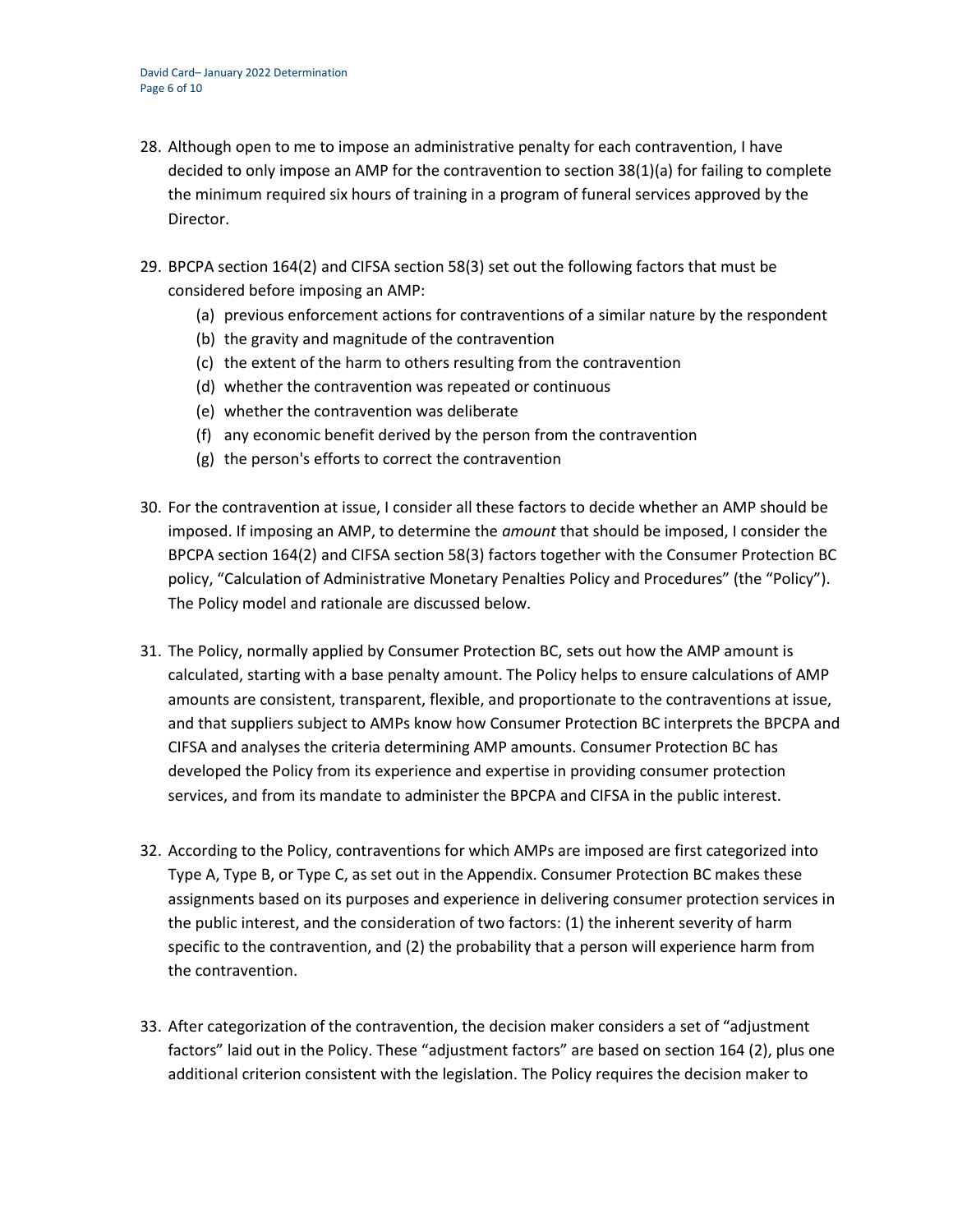choose a "gravity" value for each adjustment factor based on consideration of the relevant aggravating or mitigating circumstances.

- 34. When applying the Policy, the decision maker is considering all the factors under BPCPA section 164 (2) and CIFSA section 58(3) in their calculation or analysis of the AMP amount that should be imposed. The decision maker continues by then deciding in their discretion whether the amounts in the Policy or different amounts imposed based on consideration of the factors under BPCPA section 164 (2) and CIFSA section 58(3) (and one additional related criterion) and any other relevant circumstances.
- 35. In the respondent's opportunity to be heard notice, I identified the Policy and advised that it will be applied as part of any decision that may impose an AMP. This notice further stated that the Policy can be viewed on our website and would be otherwise provided to the respondent in paper form upon its request. Therefore, in this hearing the respondent had an opportunity to respond to the Policy by making submissions on the appropriateness of its application or its consistency with criteria in the BPCPA and CIFSA. However, in this hearing I have not received any submissions from the respondent on the Policy.
- 36. I have determined that an AMP should be imposed for the respondent's failure to complete the minimum required six hours of training in a program of funeral services approved by the Director during the past 2-year successive period (September 15, 2019, to September 15, 2021), beginning from when the licence was first issued. I now will consider the specific AMP to be applied.

#### **Calculation of the AMP amounts**

- 37. I first apply the Policy to calculate an AMP amounts. I then decide whether that amount or a different amount should be imposed based on consideration of the factors under BPCPA section 164(2) and CIFSA section 58(3), and one additional criterion, and any other relevant circumstances.
- 38. A breach to CIFSR section 38(1)(a) is a Type A contravention under the Policy (page 20 Appendix A, line 225). I agree with this categorization given the circumstances of this violation. It represents the appropriate level of severity and potential harm for prescribed contraventions according to the Policy.
- 39. Consequently, according to the AMP "Matrix" in part 4.3 (page 5) of the Policy, the "base" amount for penalty is \$500.00 for an individual.
- 40. My assessment of the adjustment factors applicable to these contraventions under the Policy's penalty matrix is set out in the table below.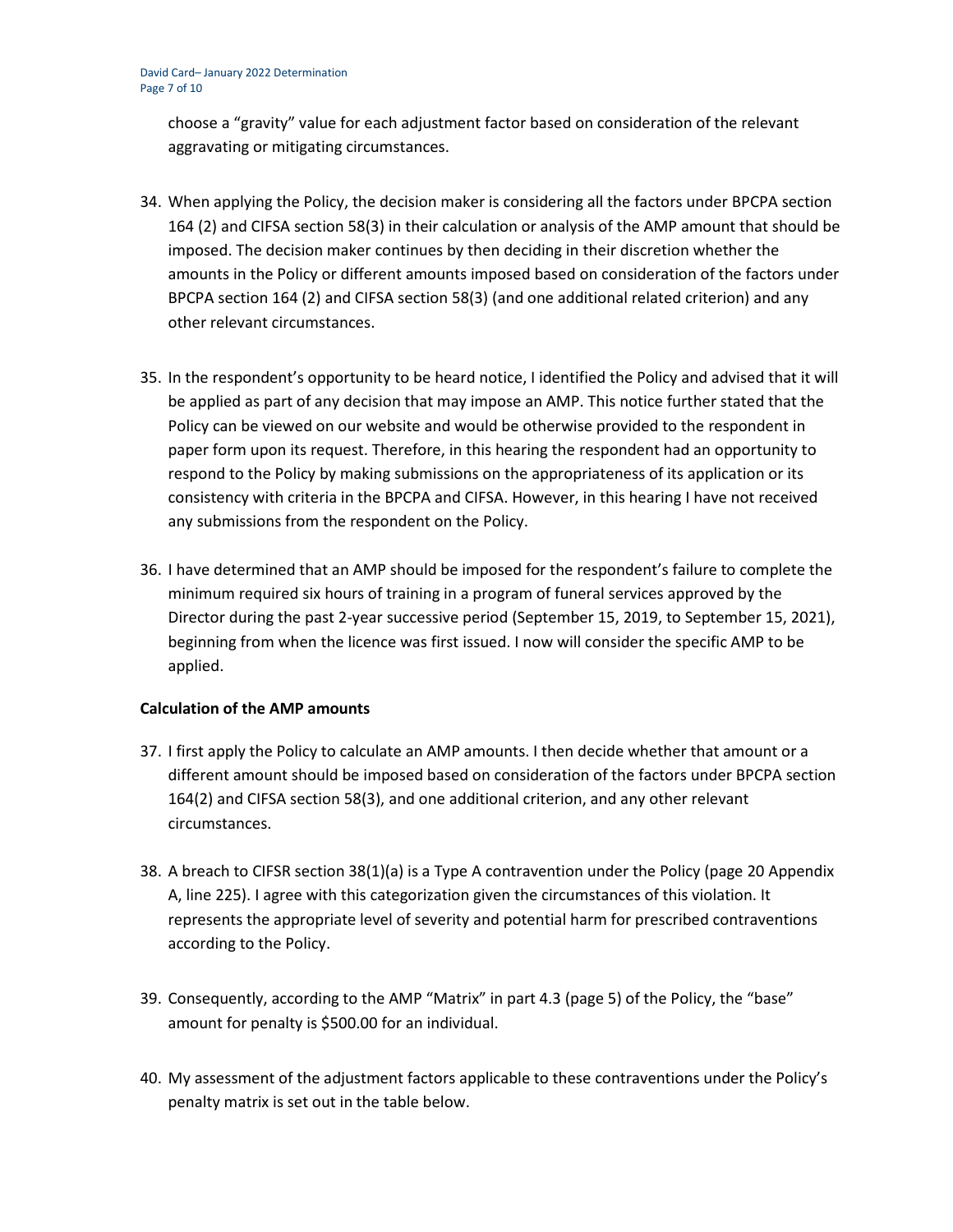| <b>Adjustment Factor</b> |                                                                                        | <b>Effect</b><br>on<br>Gravity | <b>Analysis</b>                                                                                                                                                                                                                                                                                                                                                                                                                                                                                                                                                         |
|--------------------------|----------------------------------------------------------------------------------------|--------------------------------|-------------------------------------------------------------------------------------------------------------------------------------------------------------------------------------------------------------------------------------------------------------------------------------------------------------------------------------------------------------------------------------------------------------------------------------------------------------------------------------------------------------------------------------------------------------------------|
| 1.                       | <b>Previous</b><br>enforcement<br>actions for<br>contraventions of a<br>similar nature | 0                              | There are no previous enforcement actions by Consumer<br>Protection BC against the respondent. I maintain the gravity level<br>at neutral.                                                                                                                                                                                                                                                                                                                                                                                                                              |
| 2.                       | <b>Gravity and</b><br>magnitude of the<br>contravention                                | $\mathbf 0$                    | As mentioned in the decision, continuing education requirements<br>are in place to ensure funeral directors and embalmers grow and<br>expand their knowledge in the profession. The respondent has<br>continued to offer its service and professional expertise as a<br>funeral director and embalmer without completing the requisite<br>training. Imposing an AMP is intended to correct the non-<br>compliance and deliver a message to the respondent about<br>completing their education requirements into the future. I<br>maintain the gravity level at neutral. |
| 3.                       | <b>Extent of the harm</b><br>to others resulting<br>from the<br>contravention          | 0                              | There is no evidence or basis to infer harm to others resulting<br>from the contraventions. I maintain the gravity level at neutral.                                                                                                                                                                                                                                                                                                                                                                                                                                    |
| 4.                       | <b>Whether the</b><br>contravention was<br>repeated or<br>continuous                   | n                              | The contravention was not repeated or continuous. I maintain<br>the gravity level at neutral.                                                                                                                                                                                                                                                                                                                                                                                                                                                                           |
| 5.                       | <b>Whether the</b><br>contravention was<br>deliberate                                  | $\mathbf 0$                    | I have no reason to believe the respondent's actions were of a<br>deliberate or intentional nature. I maintain the gravity level at<br>neutral.                                                                                                                                                                                                                                                                                                                                                                                                                         |
| 6.                       | <b>Economic benefit</b><br>derived by the<br>person from the<br>contraventions         | $\mathbf 0$                    | I have no reason to believe the respondent derived any economic<br>benefit from the contravention. I maintain the gravity level at<br>neutral.                                                                                                                                                                                                                                                                                                                                                                                                                          |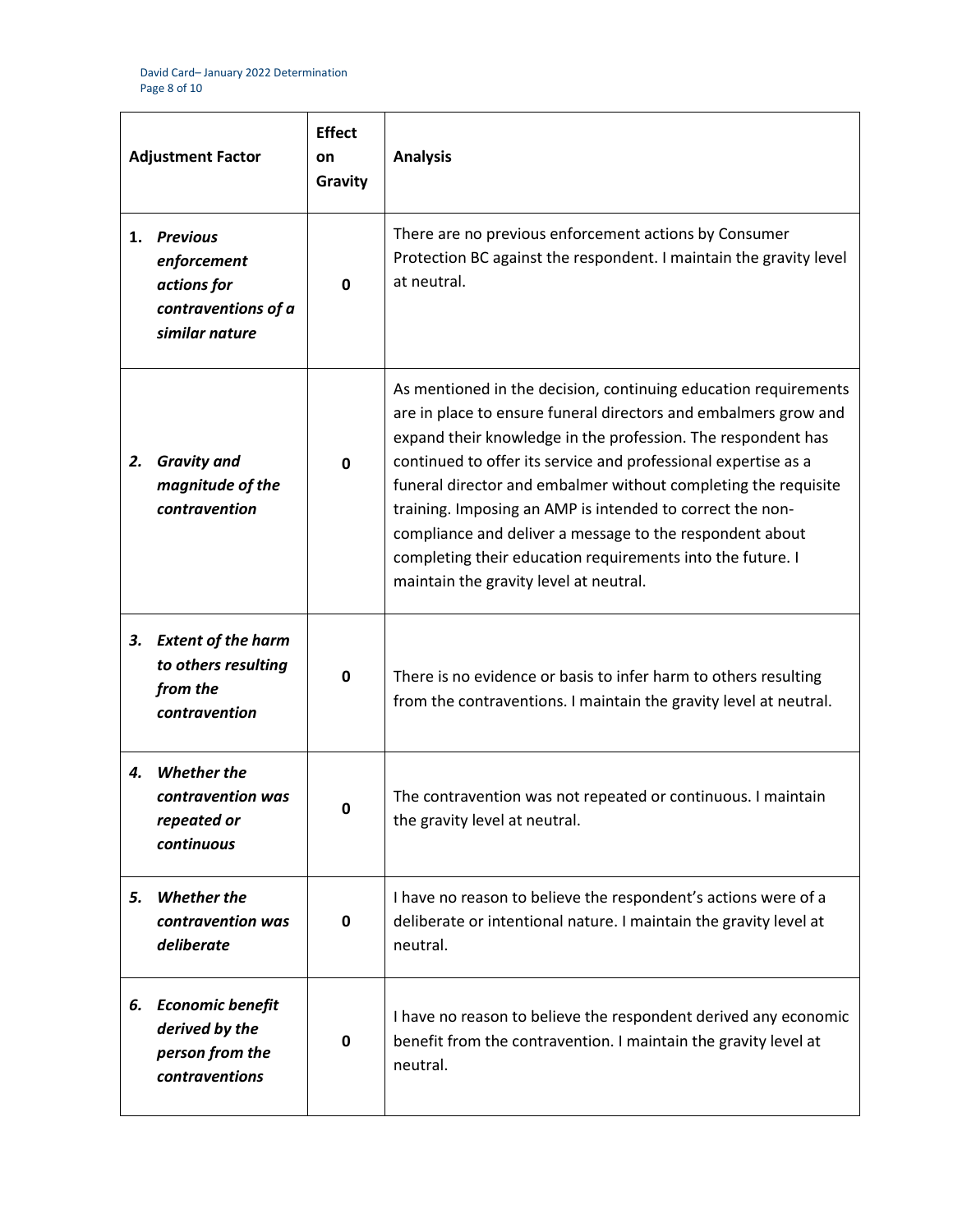| 7. | <b>Whether the person</b><br>made reasonable<br>efforts to mitigate<br>or reverse the<br>effects of the<br>contravention | 0 | I have not been provided with any evidence to show the<br>respondent has taken steps to reverse the effects of the<br>contravention. I maintain the gravity level at neutral.            |
|----|--------------------------------------------------------------------------------------------------------------------------|---|------------------------------------------------------------------------------------------------------------------------------------------------------------------------------------------|
| 8. | The person's efforts<br>to correct the<br>contraventions &<br>prevent recurrence                                         | 0 | I have not been given evidence on measures that will be taken to<br>ensure completion dates for education requirements are not<br>missed again. I maintain the gravity level at neutral. |

#### **Final Calculation of AMP**

- 41. According to my application of the Policy and its AMP Matrix**,** the overall adjustment for the CIFSA section 38(1)(a) contravention involves an overall score of "zero".
- 42. The Policy determines that a violation of CIFSA section 38(1)(a) is a Type A contravention with a base penalty amount of \$500.00 for an individual. In this case, having found a gravity level of "zero" and in following the Matrix, I apply a penalty of **\$500.00**. In this hearing no additional relevant circumstances have been brought to bear on my analysis and calculation of penalty as to vary it from the Policy amount. I consider this penalty amount to be appropriate for the contravention. Attached to these reasons is a Notice of Administrative Penalty in the amount of **\$500.00.**

## **J. RECONSIDERATION**

43. A compliance order or monetary penalty may be reconsidered in accordance with Division 1 of Part 12 of the Act, subject to the provisions outlined in sections 181 and 182 (2). A request for reconsideration must be submitted within 30 days of delivery of the order to the respondent. The request must be in writing, identify the error the person believes was made or other grounds for reconsideration, and be accompanied by a \$262 application fee. A request for reconsideration should be addressed to:

> Consumer Protection BC Attention: Tegan Scardillo, Director of Business Practices and Classification 200 – 4946 Canada Way, Burnaby, BC V5G 4H7